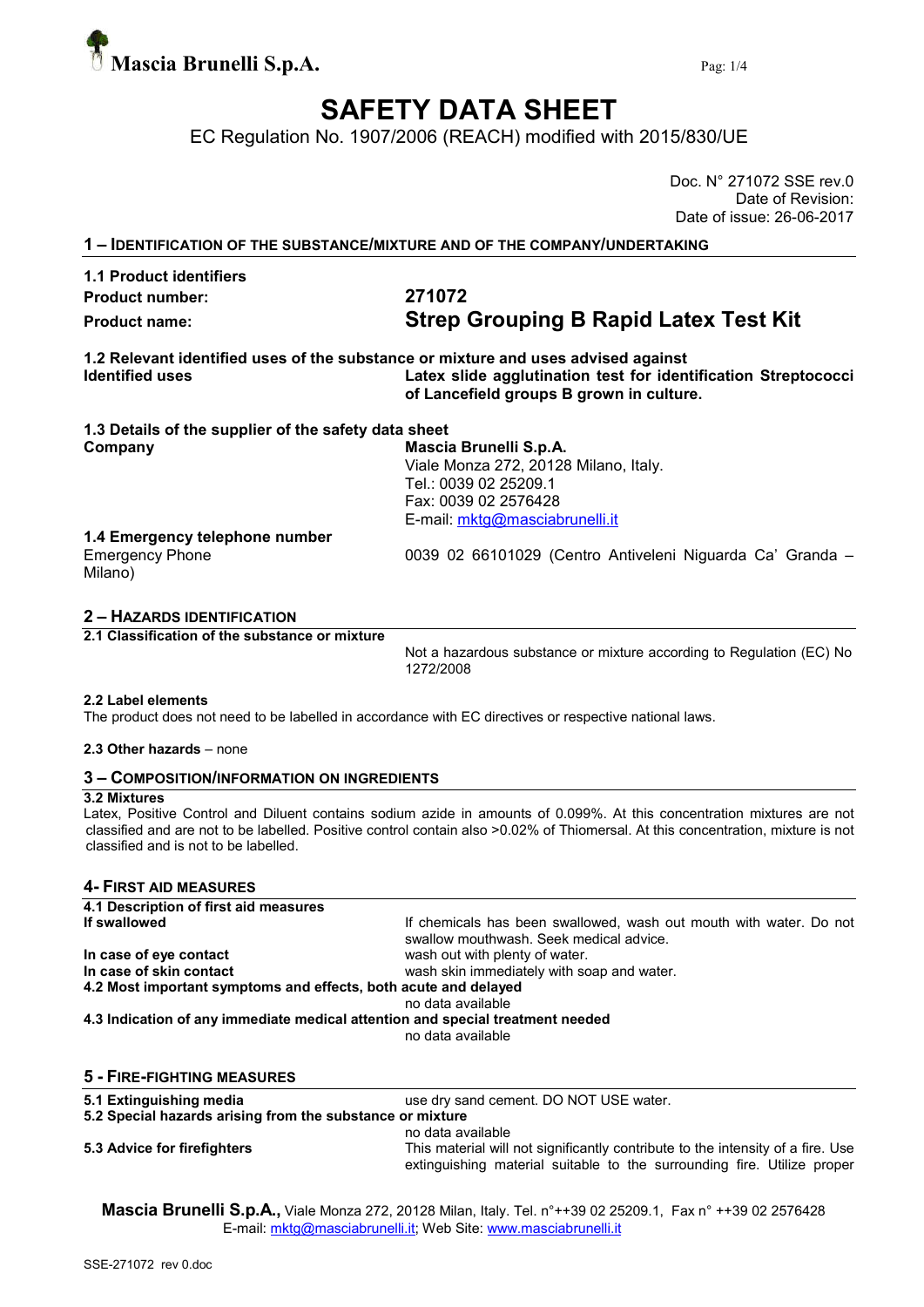

personal protective equipment when responding to any fire. Incipient fire responders should wear eye protection. Structural firefighters must wear Self-Contained Breathing Apparatus and full protective equipment. Move containers from fire area if it can be done without risk to personnel.

| <b>6- ACCIDENTAL RELEASE MEASURES</b>                                   |                                                                                                                                                                                                                                                                                              |  |  |  |
|-------------------------------------------------------------------------|----------------------------------------------------------------------------------------------------------------------------------------------------------------------------------------------------------------------------------------------------------------------------------------------|--|--|--|
| 6.1 Personal precautions, protective equipment and emergency procedures |                                                                                                                                                                                                                                                                                              |  |  |  |
| <b>6.2 Environmental precautions</b>                                    | Use personal protective equipment, lab coat and gloves<br>Given the way dispensation there is no possibility of accidental spillage<br>in sufficient quantity to be dangerous. In any case avoid release to the<br>environment.                                                              |  |  |  |
| 6.3 Methods and material for containment and cleaning up                |                                                                                                                                                                                                                                                                                              |  |  |  |
| 6.4 Reference to other sections                                         | Absorb with dry earth, sand or other non combustible material. Properly<br>disinfect any spills. Test specimens require decontamination with beach<br>solution or appropriate germicide prior to pick up.<br>For disposal see section 13.                                                    |  |  |  |
|                                                                         |                                                                                                                                                                                                                                                                                              |  |  |  |
| 7 - HANDLING AND STORAGE                                                |                                                                                                                                                                                                                                                                                              |  |  |  |
| 7.1 Precautions for safe handling                                       | For in vitro diagnostic use. Read the instructions for Use. Always follow<br>Good Laboratory Practice when using this product. Avoid contact with<br>eyes, skin and clothing.                                                                                                                |  |  |  |
| 7.2 Conditions for safe storage, including any incompatibilities        |                                                                                                                                                                                                                                                                                              |  |  |  |
| 7.3 Specific end use(s)                                                 | Store at 2°C / 8°C. Keep all containers tightly closed until ready to use.<br>Under these conditions reagents will retain the activity until the expiry<br>date shown on the label on outer carton.<br>Apart from the uses mentioned in section 1.2 no other specific uses are<br>stipulated |  |  |  |
| 8- EXPOSURE CONTROLS - PERSONAL PROTECTION                              |                                                                                                                                                                                                                                                                                              |  |  |  |
| 8.1 Control parameters                                                  | Any specific protection and prevention measures should not be taken<br>during use of the product.                                                                                                                                                                                            |  |  |  |
| <b>Components with workplace control parameters</b>                     |                                                                                                                                                                                                                                                                                              |  |  |  |
|                                                                         | No information available                                                                                                                                                                                                                                                                     |  |  |  |
| 8.2 Exposure controls<br>Personal protective equipment                  |                                                                                                                                                                                                                                                                                              |  |  |  |
| <b>Eye/face protection</b>                                              | Use safety glasses.                                                                                                                                                                                                                                                                          |  |  |  |
| <b>Skin protection</b>                                                  | Handle with gloves. Use with a lab coat.                                                                                                                                                                                                                                                     |  |  |  |
| <b>Body Protection</b>                                                  | The type of protective equipment must be selected according to the<br>concentration and amount of the dangerous substance at the specific<br>workplace.                                                                                                                                      |  |  |  |
| <b>Respiratory protection</b>                                           | Respiratory protection is not required.                                                                                                                                                                                                                                                      |  |  |  |

#### 9 – PHYSICAL AND CHEMICAL PROPERTIES

| 9.1 Information on basic physical and chemical properties |                  |           |  |  |
|-----------------------------------------------------------|------------------|-----------|--|--|
| Latex                                                     | Positive Control | Enzyme    |  |  |
| Milky white agueous                                       | Clear/off white  | Lyo white |  |  |
| suspension                                                | suspension       |           |  |  |
| no data available                                         |                  |           |  |  |
| no data available                                         |                  |           |  |  |
| no data available                                         |                  |           |  |  |
| no data available                                         |                  |           |  |  |
| no data available                                         |                  |           |  |  |
| no data available                                         |                  |           |  |  |
| no data available                                         |                  |           |  |  |
| no data available                                         |                  |           |  |  |
| no data available                                         |                  |           |  |  |
| no data available                                         |                  |           |  |  |
| no data available                                         |                  |           |  |  |
| no data available                                         |                  |           |  |  |
| no data available                                         |                  |           |  |  |
| no data available                                         |                  |           |  |  |
|                                                           |                  |           |  |  |

Mascia Brunelli S.p.A., Viale Monza 272, 20128 Milan, Italy. Tel. n°++39 02 25209.1, Fax n° ++39 02 2576428 E-mail: mktg@masciabrunelli.it; Web Site: www.masciabrunelli.it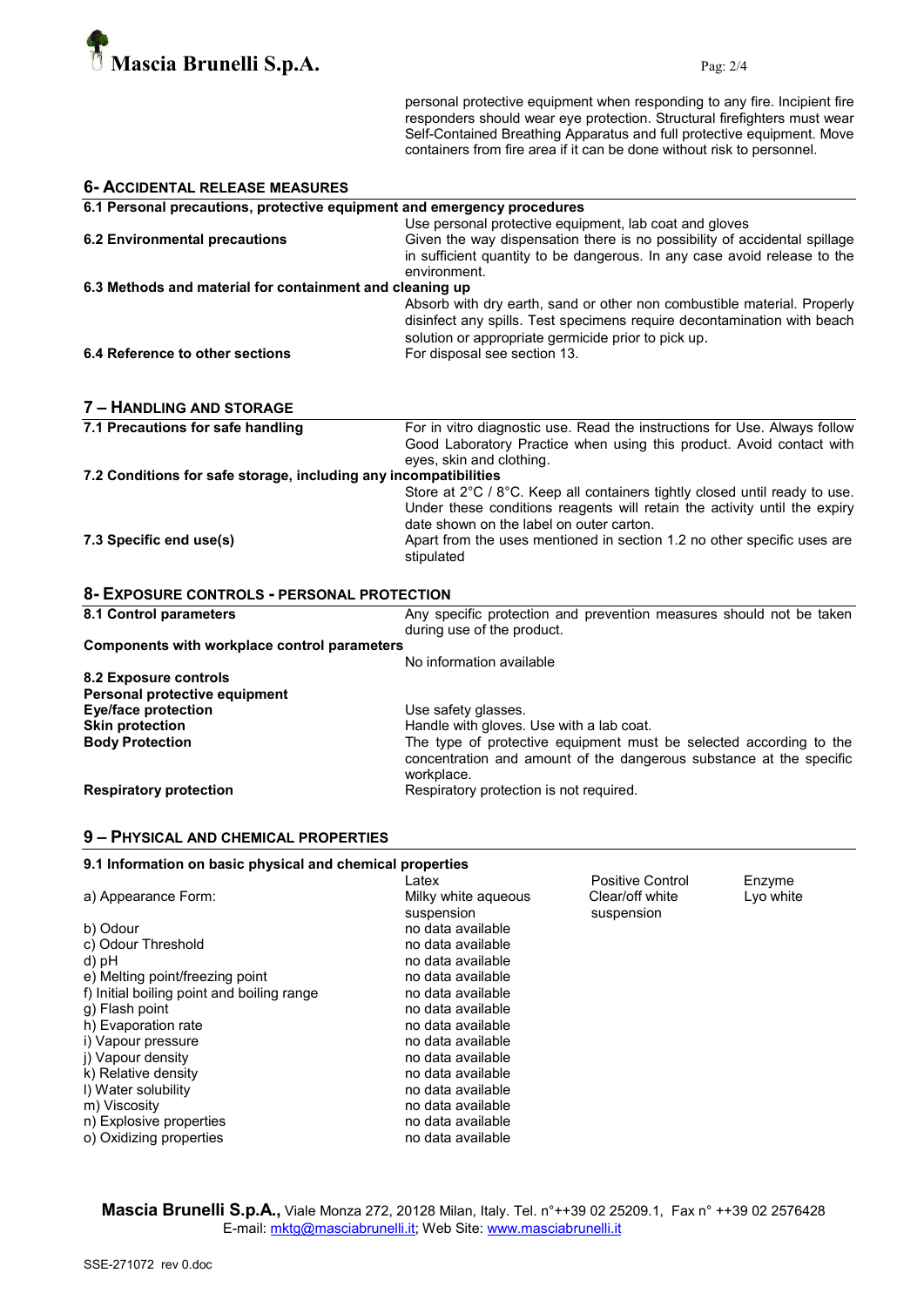

#### 9.2 Other safety information modata available

#### 10 – STABILITY AND REACTIVITY

| <b>10.1 Reactivity</b>                  | No known hazardous reactivity                |
|-----------------------------------------|----------------------------------------------|
| 10.2 Chemical stability                 | Stable under recommended storage conditions. |
| 10.3 Possibility of hazardous reactions | no data available                            |
| 10.4 Conditions to avoid                | avoid contact with lead or copper plumbing.  |
| 10.5 Incompatible materials             | no data available.                           |
| 10.6 Hazardous decomposition products   | no known hazardous decomposition products    |

#### 11 – TOXICOLOGICAL INFORMATION

11.1 Information on toxicological effects<br>Acute toxicity

| <b>Acute toxicity</b>                       | Product does not present an acute toxicity hazard based on known or<br>supplied information |
|---------------------------------------------|---------------------------------------------------------------------------------------------|
| <b>Skin corrosion/irritation</b>            | Possibility of allergic sensitization should be considered.                                 |
| Serious eye damage/irritation               | No data available.                                                                          |
| Respiratory or skin sensitisation           | No data available.                                                                          |
| Germ cell mutagenicity                      | No data available.                                                                          |
| Carcinogenicity                             | No data available.                                                                          |
| <b>Reproductive toxicity</b>                | No data available.                                                                          |
| Summary of evaluation of the CMR properties | No data available.                                                                          |
| <b>STOT-single exposure</b>                 | No data available.                                                                          |
| <b>STOT-repeated exposure</b>               | No data available.                                                                          |
| <b>Aspiration hazard</b>                    | No data available                                                                           |

#### 12 – ECOLOGICAL INFORMATION

| <b>12.1 Toxicity</b>                    | no data available                                                     |
|-----------------------------------------|-----------------------------------------------------------------------|
| 12.2 Persistence and degradability      | no data available                                                     |
| 12.3 Bio accumulative potential         | no data available                                                     |
| 12.4 Mobility in soil                   | no data available                                                     |
| 12.5 Results of PBT and vPvB assessment | no data available                                                     |
| 12.6 Other adverse effects              | no data available                                                     |
| <b>13 - DISPOSAL CONSIDERATIONS</b>     |                                                                       |
| 13.1 Waste treatment methods            |                                                                       |
| <b>Product</b>                          | Waste must be disposed of in accordance with federal, state and local |

environmental control regulations. Contaminated packaging Do not remove labels from containers for disposal or recycling. Observe

all the attention and precautions listed for the product.

#### 14 – TRANSPORT INFORMATION

| The product is considered non dangerous for transportation |                            |  |  |  |
|------------------------------------------------------------|----------------------------|--|--|--|
| 14.1 UN number                                             | ADR/RID: - IMDG: - IATA: - |  |  |  |
|                                                            |                            |  |  |  |

| 14.2 UN proper shipping name      | ADR/RID: Not dangerous goods<br>IMDG: Not dangerous goods<br>Not dangerous goods<br>IATA: |  |  |
|-----------------------------------|-------------------------------------------------------------------------------------------|--|--|
| 14.3 Transport hazard class(es)   | ADR/RID: - IMDG: - IATA: -                                                                |  |  |
| 14.4 Packaging group              | ADR/RID: - IMDG: - IATA: -                                                                |  |  |
| <b>14.5 Environmental hazards</b> | ADR/RID: no IMDG Marine pollutant: no IATA: no                                            |  |  |
| 14.6 Special precautions for user | no data available                                                                         |  |  |

#### 15 – REGULATORY INFORMATION

|  |  | 15.1 Safety, health and environmental regulations/legislation specific for the substance or mixture |  |  |  |  |  |
|--|--|-----------------------------------------------------------------------------------------------------|--|--|--|--|--|
|--|--|-----------------------------------------------------------------------------------------------------|--|--|--|--|--|

This product does not require special labelling, in accordance with the appropriate EC directives. These products are used for in vitro diagnosis, so they must meet the criteria described in Directive 98/79/CE

15.2 Chemical Safety Assessment no data available

Mascia Brunelli S.p.A., Viale Monza 272, 20128 Milan, Italy. Tel. n°++39 02 25209.1, Fax n° ++39 02 2576428 E-mail: mktg@masciabrunelli.it; Web Site: www.masciabrunelli.it